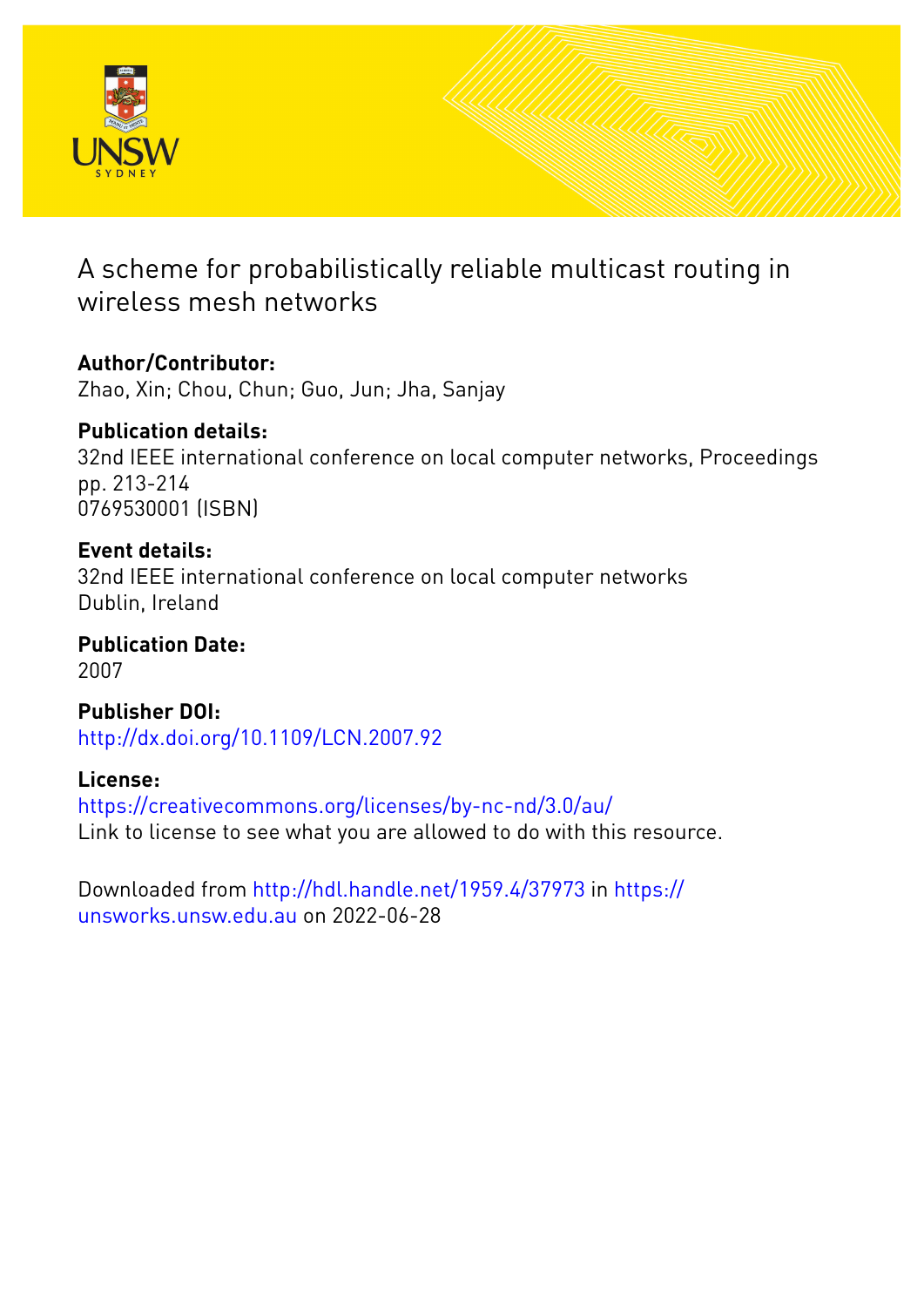## **A Scheme for Probabilistically Reliable Multicast Routing in Wireless Mesh Networks**

Xin Zhao, Chun Tung Chou, Jun Guo and Sanjay Jha School of CSE, The University of NSW, Sydney, Australia {xinzhao, ctchou, jguo, sanjay}@cse.unsw.edu.au

### **1. Introduction**

Wireless mesh network (WMN) is a promising technology for deploying wireless infrastructure to provide wireless broadband access. High-speed wireless meshes will enable a whole new range of exciting broadcast/multicast applications, such as IP-TV and video-on-demand (VOD). There are some researches on multicast in WMNs. Ruiz et al. [3] study multicast tree in terms of minimizing the number of broadcast transmissions in WMNs utilizing the *wireless multicast/broadcast advantage* [4]. Chou et al. [1] studied minimizing broadcast latency using the multi-rate nature of radio. In [6], a Resilient Forwarding Mesh (RFM) approach is proposed for protecting multicast sessions from link or node failures by establishing a pair of node-disjoint paths for each multicast destination. Common assumption in all the above papers is the binary packet reception model. However, in the real wireless scenario, due to the nature of radio propagation and interference, the deterministic model such as binary packet reception is not realistic. In [2], the authors study some multicast metrics in wireless mesh networks, such as ETT, ETX, PP, METX and SPP. However, this paper does not take reliability into consideration.

In this paper, we use reliability in a probabilistic sense and we identify the reliability of a multicast session with the packet successful delivery probability from the source to the multicast destinations.

#### **2. Reliable Probabilistic Multicast Routing**

We propose a scheme called Probabilistically Reliable Multicast Routing (PRMR) to improve the reliability of multicast routing in wireless mesh networks. PRMR uses directional link packet delivery rate as a link-quality-based routing metric in choosing the forwarding nodes for different multicast sessions. In order to increase the reliability for the multicast sessions, PRMR establishes a pair of disjoint paths from source to each destination.

However, disjoint paths increase the number of forwarding nodes for the multicast, and increases the number of broadcast transmissions accordingly. Adding broadcast transmissions in one multicast session will increase the overhead of the multicast so that it would reduce the throughput of the whole network. Therefore, a mechanism to control the total number of broadcast transmissions is necessary. Utilizing the wireless multicast/broadcast advantage [4], PRMR reduces the number of additional forwarding nodes caused by the disjoint paths.

| <b>Algorithm 1</b> Reliable Probabilistic Multicast Routing |                                                               |
|-------------------------------------------------------------|---------------------------------------------------------------|
|                                                             | 1: Given: $G = (V, E); D = \{d_1, , d_J\}; s; \{C_{i,j}\}\$   |
|                                                             | 2: for all $d \in D$ do                                       |
| 3:                                                          | Find a shortest path $P_d$ from s to d                        |
| 4:                                                          | $F \leftarrow F \cup InterNode(P_d)$                          |
|                                                             | $5:$ end for                                                  |
|                                                             | 6: for all $n \in F$ do                                       |
| 7:                                                          | Update the cost of all out-going links $C_{n,x} \leftarrow 0$ |
|                                                             | $8:$ end for                                                  |
|                                                             | 9: for all $d \in D$ do                                       |
| 10:                                                         | Temporarily remove all upstream links from the net-           |
|                                                             | works, then find a shortest path $B_d$ from s to d ac-        |
|                                                             | cording to new $\{C_{i,j}\}\$                                 |
| 11:                                                         | for all $n \in B_d$ do                                        |
| 12:                                                         | Update the cost of all out-going links $C_{n,x} \leftarrow 0$ |
| 13:                                                         | end for                                                       |
| 14:                                                         | $F \leftarrow F \cup InterNode(B_d)$                          |
| 15:                                                         | Recover the upstream links into the network                   |

16: **end for**

Algorithm 1 is the heuristic of PRMR. Here the network is denoted by  $G = (V, E)$  as a directed graph. *D* is the set of multicast destinations, and *s* is source. The link cost  $C_{i,j} = -\log p_{i,j}$ , where the packet delivery rate of a directed link  $\langle i, j \rangle$  is denoted as  $p_{i,j}$ . F is the set of forwarding nodes. *InterNode*( $X$ ) is a function of  $X$  which returns the set of intermediate forwarding nodes in *X* from source to destination, where *X* is either  $P_d$  or  $B_d$ , which denote the disjoint path-pair from source to a destination node *d*.